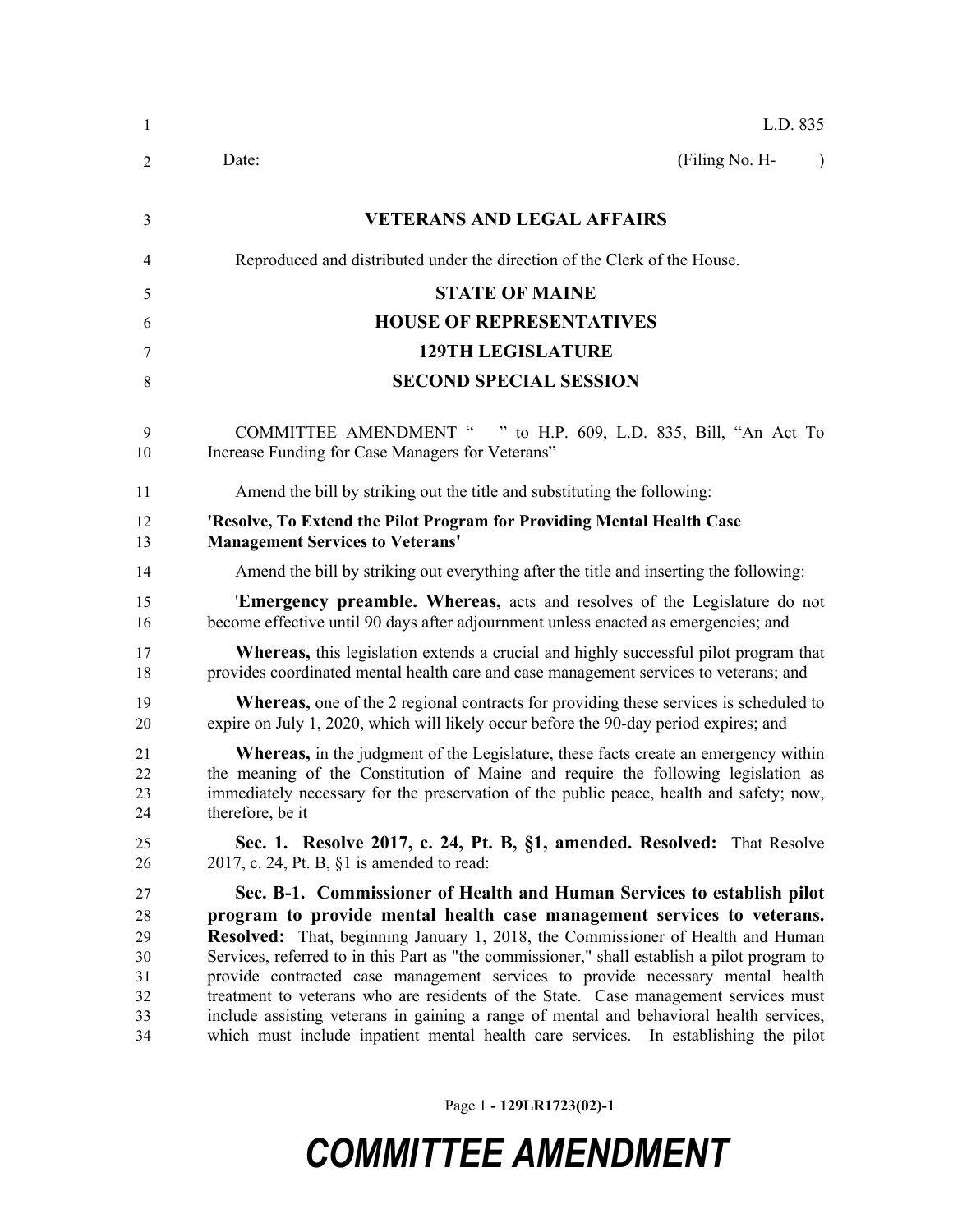program, the commissioner shall consult with the Director of the Maine Bureau of Maine Veterans' Services within the Department of Defense, Veterans and Emergency Management, referred to in this Part as "the director," to identify regions where case management services are most needed and to identify veterans seeking case management services who are enrolled with the United States Department of Veterans Affairs and those who would likely be eligible to be enrolled. The pilot program described in this section must continue until January 1, 2020 June 30, 2021 or until the funds provided in Part C are exhausted.

 1. The commissioner, with the assistance of the director, shall seek to coordinate services with the United States Department of Veterans Affairs and state agencies that offer mental health care services or provide assistance to veterans.

 2. The commissioner may enter into regional contracts, including a contract with a provider that has experience providing services in northern Maine, for the purpose of ensuring a statewide network of case management that provides coordinated mental health care services for Maine veterans, including, but not limited to, inpatient treatment as clinically required.

 3. The commissioner, with the assistance of the director, shall establish criteria to determine eligibility for case management services to be provided in accordance with this section. A veteran who has received a mental health diagnosis or mental health disability rating from the United States Department of Veterans Affairs must be considered eligible for case management services. A veteran who is not enrolled with the United States Department of Veterans Affairs who is determined to require mental health care services by a licensed mental health professional may be considered eligible for case management and other behavioral health services based on the individual needs of the veteran.

 4. The director shall work to assist veterans receiving case management services under the pilot program who are not enrolled with the United States Department of Veterans Affairs to determine eligibility and to assist with those veterans' enrollment and with filing claims to the United States Department of Veterans Affairs.

 5. Case management and mental health professionals selected to participate in the pilot program must demonstrate military and veteran cultural competency.

 6. An individual who served in the United States Armed Forces and meets the federal definition of veteran or who has served or is currently serving in the Maine Army National Guard or Air National Guard or the Reserves of the United States Armed Forces is eligible. Character of discharge is not a disqualifying eligibility criterion.

 7. All veterans participating in the pilot program must be accounted for in the Department of Defense, Veterans and Emergency Management, Maine Bureau of Maine Veterans' Services and the Department of Health and Human Services data collections.

 8. Upon conclusion of the pilot program By February 1, 2021, the commissioner, in consultation with the director, shall prepare a written report of the services provided and make recommendations to the joint standing committee of the Legislature having jurisdiction over veterans affairs if appropriate; and be it further

 **Sec. 2. Resolve 2017, c. 24, Pt. C, §2, enacted. Resolved:** That Resolve 2017, c. 24, Pt. C, §2 is enacted to read:

Page 2 **- 129LR1723(02)-1**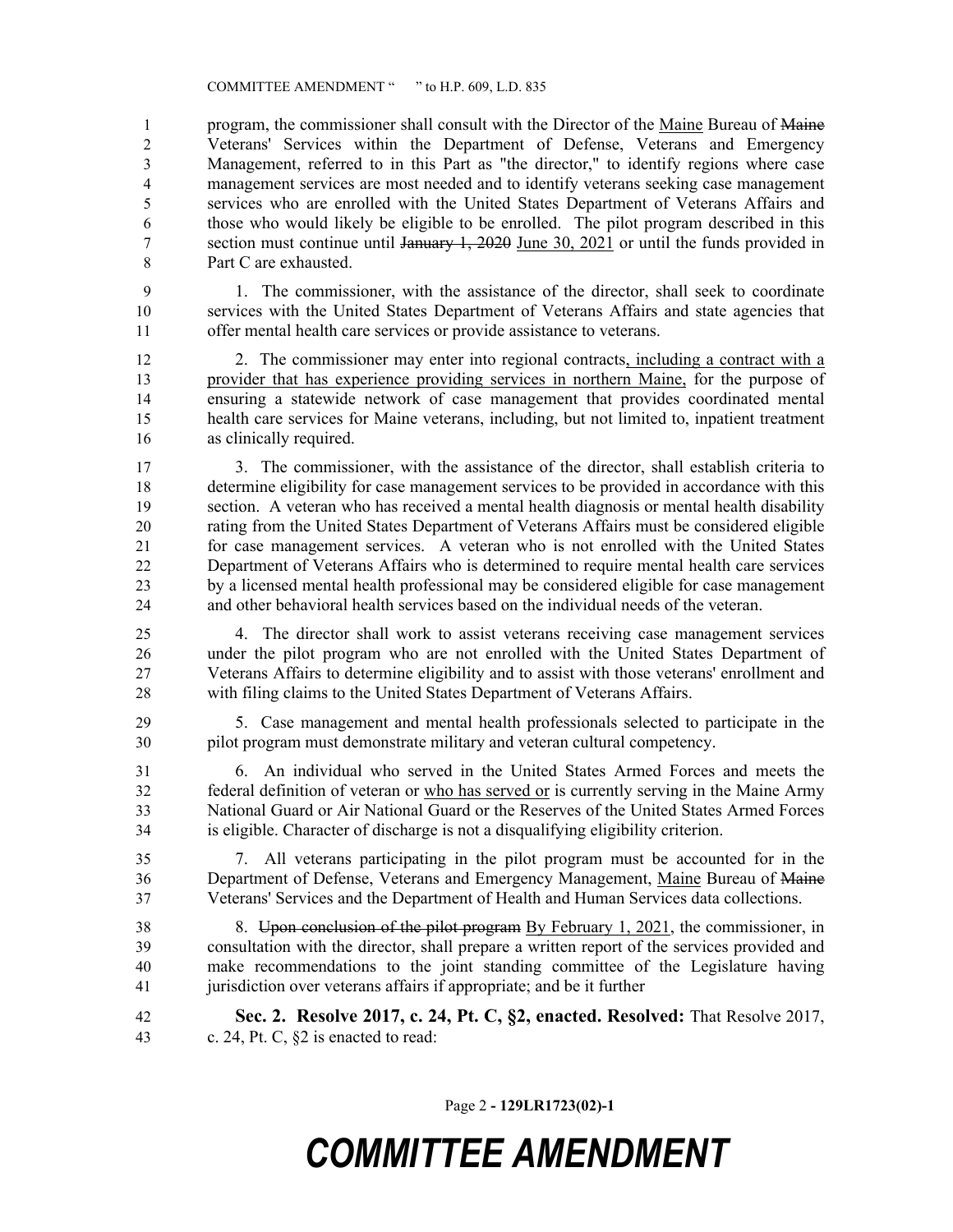**Sec. C-2. Appropriations and allocations. Resolved:** That the following appropriations and allocations are made.

### **HEALTH AND HUMAN SERVICES, DEPARTMENT OF**

#### **Veterans Mental Health Case Management and Services Fund Z261**

 Initiative: Provides one-time funding for a new contract for case management services for veterans in Aroostook and Washington counties through June 30, 2021.

| 8         | <b>GENERAL FUND</b>       | 2019-20 | 2020-21   |
|-----------|---------------------------|---------|-----------|
|           | All Other                 | \$0     | \$200,000 |
| - Q<br>10 | <b>GENERAL FUND TOTAL</b> | \$0     | \$200,000 |

#### **Veterans Mental Health Case Management and Services Fund Z261**

 Initiative: Provides one-time funding to continue current contracts for case management services for veterans through June 30, 2021.

| 14 | <b>GENERAL FUND</b>       | 2019-20 | 2020-21   |
|----|---------------------------|---------|-----------|
| 15 | All Other                 | \$0     | \$118,056 |
| 16 |                           |         |           |
| 17 | <b>GENERAL FUND TOTAL</b> | \$0     | \$118,056 |

#### **HEALTH AND HUMAN SERVICES,**

| 19 | <b>DEPARTMENT OF</b>                |         |           |
|----|-------------------------------------|---------|-----------|
| 20 | <b>DEPARTMENT TOTALS</b>            | 2019-20 | 2020-21   |
| 21 |                                     |         |           |
| 22 | <b>GENERAL FUND</b>                 | SO      | \$318,056 |
| 23 |                                     |         |           |
| 24 | <b>DEPARTMENT TOTAL - ALL FUNDS</b> | \$0     | \$318,056 |

 **Sec. 3. Appropriations and allocations. Resolved:** That the following appropriations and allocations are made.

#### **HEALTH AND HUMAN SERVICES, DEPARTMENT OF**

#### **Veterans Mental Health Case Management and Services Fund Z261**

 Initiative: Provides one-time funding for a new contract for case management services for veterans in Aroostook and Washington counties through June 30, 2021.

| 31 | <b>GENERAL FUND</b> | 2019-20 | 2020-21   |
|----|---------------------|---------|-----------|
| 32 | All Other           | \$0     | \$200,000 |
| 33 |                     |         |           |

Page 3 **- 129LR1723(02)-1**